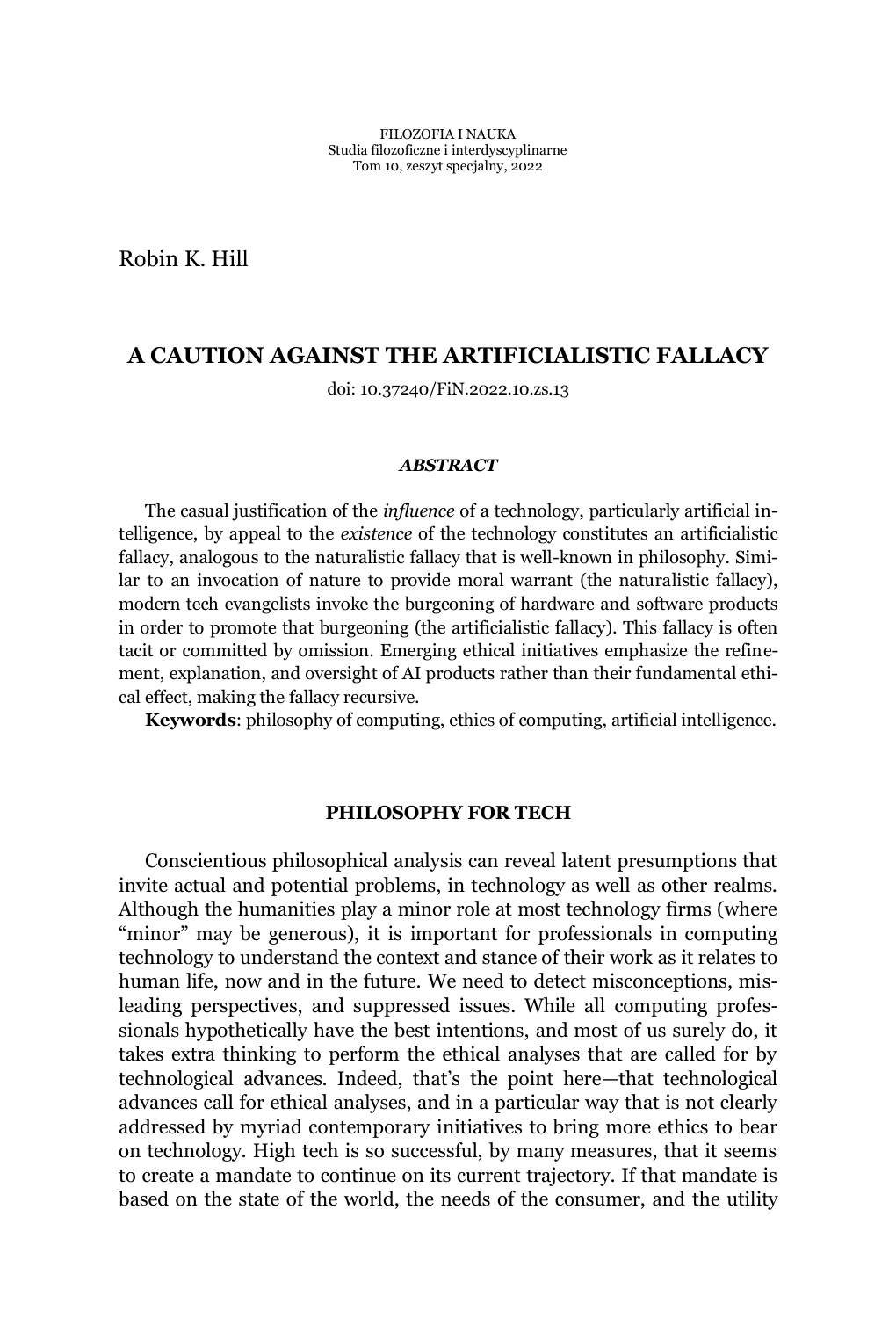provided, that's fine. But if it is based on a subtle transition from the descriptive to the prescriptive, we should object.

## **THE NATURALISTIC FALLACY**

Philosophers exposed the subtlety in question long before high tech came along. We look briefly at two accounts, by David Hume and by George E. Moore. Hume noticed, in his reading of academic philosophers, that they tended to slide from "is" to "ought;" that is, they tended to use a description of how things are in nature to justify how things should be in human affairs (Hume, 1739, Book 3 Part 1, Section 1). He pointed out that there is no derivation in logic that justifies reaching a normative conclusion from empirical evidence. A couple of centuries later, Moore wrote a well-known exposition of this fallacy, stating it particularly in terms of the theory of evolution: ³This is the view that we ought to move in the direction of evolution simply because it is the direction of evolution" (Moore, 1993). Under both of these analyses, people are free to derive their morality from nature, or from some other facts about the world, but they must adopt that as a premise in order to avoid the fallacy and achieve validity in the reasoning.

*Naturalistic Fallacy: the derivation of "ought" from "is," with "is" taken as Nature.*

Overt Expression: "Vegetarianism can't be morally justified—we've been eating meat for millenia."

Covert Expression: "You can't get in the way of progress."

Moore uses the device of the Open Question to expose instances of the naturalistic fallacy: Given that X is the case that holds (in nature), can we still ask whether X is good? If the question whether X is good is a coherent one, then the goodness of X does not follow from its veracity; that is, its status as truth in the world does not make it a moral imperative (ibidem).

To be precise about our interpretation of the Naturalistic Fallacy:

- 1. The assertion  $A$  is natural, and we ought to A $\tilde{A}$  is coherent, and may be true.
- 2. The argument "A is natural and we ought to do what's natural, and so we ought to  $A$ " is valid.
- 3. The assertion "A is great, and we ought to do A" is coherent, and may be true.
- 4. But the argument "A is natural, and so we ought to A" is fallacious.

We object only to the last, the implicit appeal to "how things are" to *justify* how things are (as well as the appeal to "how things are not" to *justify* how things are not).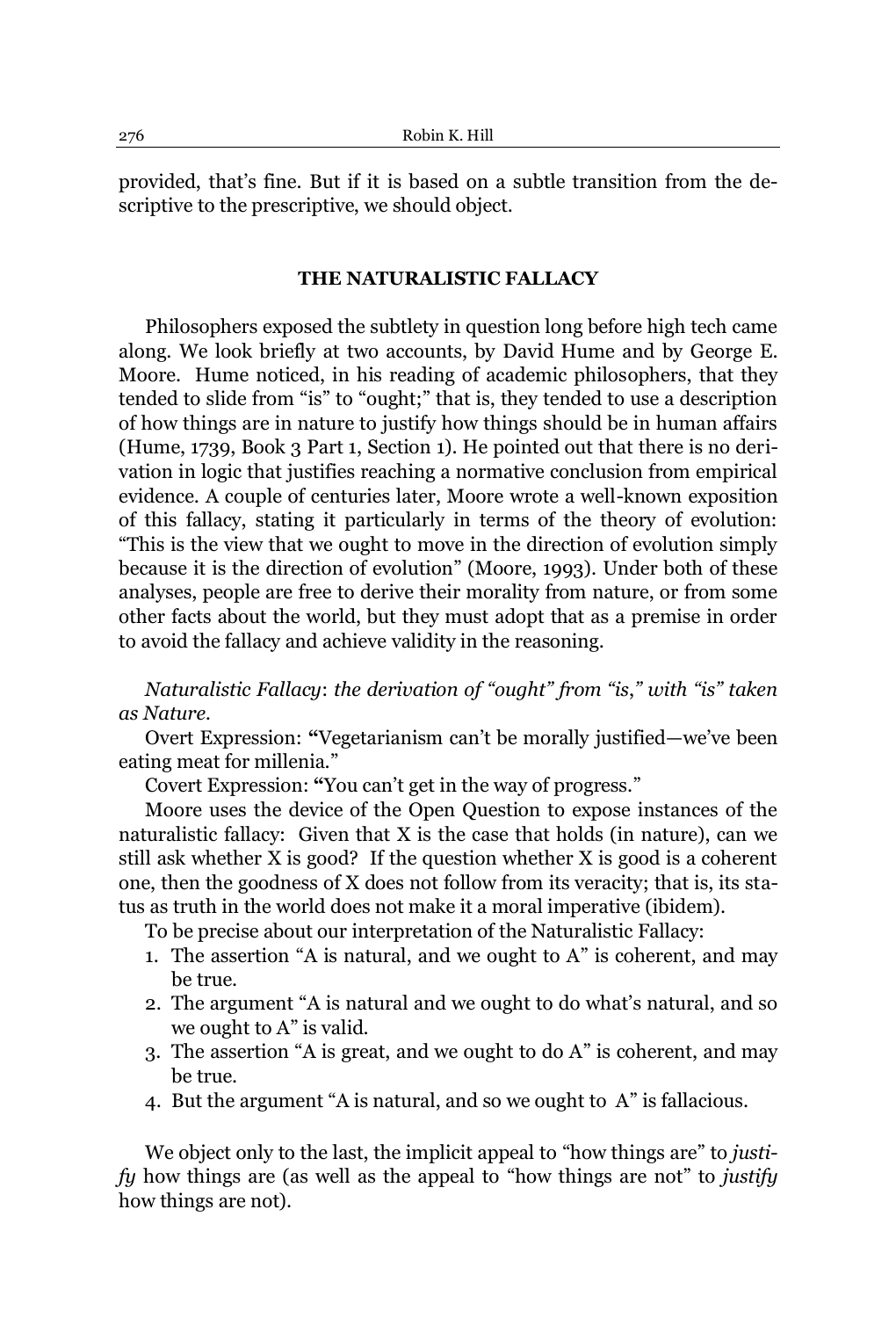## **THE ARTIFICIALISTIC FALLACY**

We identify a similar error, the Artificialistic Fallacy (so named because instances appear particularly in comment on artificial intelligence technology).

*Artificialistic Fallacy: the derivation of "ought" from "is", with*  $\vec{a}$ *' <i>taken as Technology (particularly AI)*.

The form in which we see this expressed is a celebration of the cleverness of humans leading to a normative flavor of congratulation and thence to an assumption of moral goodness. As with the naturalistic fallacy, troubling instances of reliance on this argument are often not clearly exposed.

The Artificialistic Fallacy addresses technology and its general endorsement of progress, and rests comfortably on ambiguous connotations of that very "progress," rather than on clear inference. Progress can mean increasing knowledge and ability, but it can also connote movement; in this case, momentum toward betterment of human life. The pragmatics of that use of the word "progress" implies that the momentum should not be stymied. Therefore, a claim of increasing technological ability can be referred to as if it were increasing human flourishing. Like the Naturalistic Fallacy (on Moore's account in terms of evolution), the Artificialistic Fallacy is dynamic, its instances seen in development over time, as trajectories. To apply the (Artificialistic) Open Question is to ask this: Given that X is an accomplishment of technology, can we still ask whether X is good? The answer to the question whether  $X$  is good could be "yes," of course, but neither possible answer begs the question.

## **OVERT MANIFESTATIONS**

The satirical American publication The Onion carries a recent story of Silicon Valley tech leaders promoting an automated grizzly bear as an "unavoidable and inevitable part of progress´ (Onion, 2021). Making the point humorously, the piece quotes (falsely, of course) a letter from tech leaders:

"Any kind of regulation on this front will only hinder America's ability to design and mass-produce high-quality indestructible grizzlies, which is the way the world is headed. You can't stop progress ..."

The target of this satire, of course, is the implicit claim that we *shouldn't* stop progress, no matter what.

For another example, from the Wolfram company website:

³The rise of computation has been a major world theme for the past 50 years. Our goal is to provide the framework to let computation achieve its full poten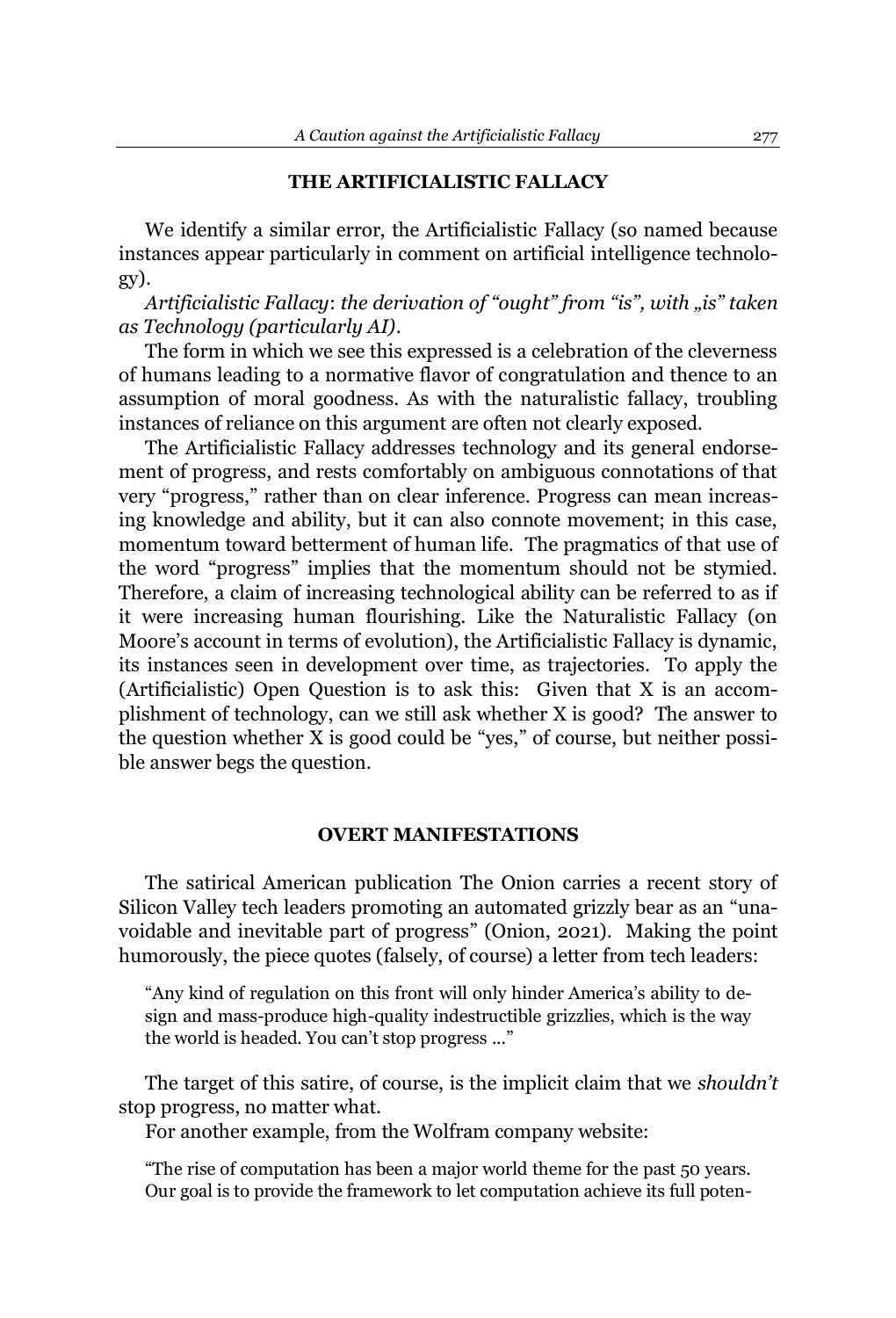tial in the decades to come: to make it possible to compute whatever can be computed, whenever and wherever it is needed, and to make accessible the full frontiers of the computational universe." (Wolfram, 2019)

The fifty-year rise of computation constitutes the "is." The drive to compute "whatever can be computed" and make that computation accessibleits perpetuation—constitutes the "ought." To apply Moore's question is to ask whether the given the 50 years of computation rising, can we still ask whether computing whatever-can-be-computed is good? Yes, that seems a coherent question to this author.

## **FOCUS AND CONTEXT**

The analogy with the Naturalistic Fallacy is not perfect; there is a difference in scope between the Naturalistic and the Artificialistic Fallacies. The Naturalistic version can be invoked to express any attempt to reduce ethics to some other scale. Under that view, the Artificialistic Fallacy is an instance of the Naturalistic, in the artificial realm, rather than a peer.

Some defenders of technology detect the original Naturalistic Fallacy in a popular aversion toward modern technology in which the natural is held in higher regard than the technical. The thesis here is an inversion of that. Dorato examines the use of the term or concept "natural" in ethical arguments, along with criticism of technology as "against nature" (especially nanotechnology). He maintains that such unsupported condemnation is illegitimate (Dorato, 2015). Nothing here contradicts his claim. We agree that any argument invoking nature as support should explain and justify that move.

Nor is *techno-optimism* the target of this work. As O'Mara defines it, augmenting her account with pertinent history, techno-optimism is "the belief that technology and technologists are building the future and that the rest of the world, including government, needs to catch up" (O'Mara, 2019). Such optimism, a firm belief in the future benefits to be brought by computing technology, predicts facts, whereas the theme here is the slide from facts to ethics. (We look harder at this definition below.) Many commentators have pointed out that the leaders of Silicon Valley describe their own companies' products as making the world a better place, leaving the exact effects rather vague (ibidem). Only the future will affirm or deny the factual claims. In fact, pure techno-optimism, which is morally neutral, must be carefully factored out of ethical discussions. The related activity of *technoevangelism* tends to conflate people's standard of living with their quality of life as a means of persuasion—promoting support, adoption, and sales rendering its moral content indeterminate (Wikipedia, 2022). Any promoter of a particular technology product, hardware, software, or other, may be motivated simply by a conviction of the superiority of that product and the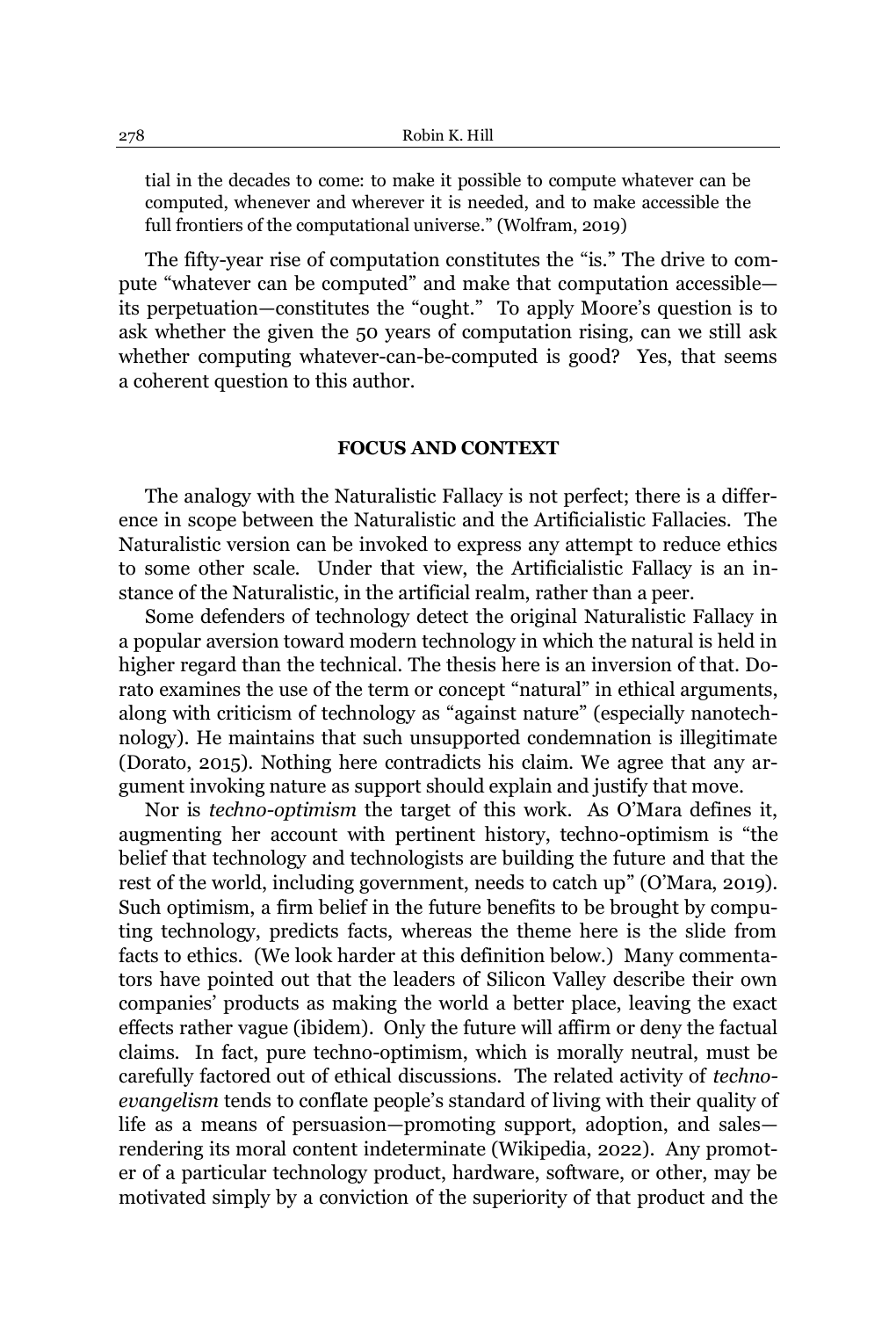desire to share its benefits with others, rather than motivated by normative zeal.

We call for ethical probing of the sources of such conviction, but do not condemn high tech in general. It would be superfluous to list the benefits that computing, and the Internet, have brought about. This is not criticism via the Law of the Instrument ("When you have a hammer, everything looks like a nail"), but an examination of the consequences. This is not to target individual statements, not to identify villains, nor to cultivate superiority. We all, even the most well-intentioned social observers, tend to adhere to conventional wisdom. We all need reminders.

## **COVERT AND COMPARABLE MANIFESTATIONS**

### *1) Marketing*

Marketing claims that glorify the computerization of processes are sometimes clearly exaggerated, such as the Salesforce statement that "Digital transformation adds value to every customer interaction´ (Salesforce, 2020). Some customers with experience in call centers may dispute that, although the company concerned may indeed see added value. We expect business to promote its products, and marketing to deploy many shades of innuendo to guide consumers toward a better version of the present. So commerce may not be fair ground on which to claim foul. Yet these claims drive government and even academic research. As I opened a recent issue of the Communications of the ACM, I found this: "... for all the remarkable advancements, there's a pesky reality: smart devices could still be a whole lot more intelligent—and tackle far more difficult tasks" (Greengard, 2020). The remarkable advancements constitute the "is;" meeting the challenge of making smart devices more intelligent constitutes the "ought" (implicitly). But cannot we ask, coherently, under the remarkable advancements, whether making smart devices even more intelligent is good?

## *2) Proliferation of Technology*

Government agencies and private organizations under increased workloads are sold recommender systems to help make sensitive decisions. Government agents deploy those systems to get the job done, and alsoperversely, on our view-to justify those decisions. We have seen this in the case of the criminal-sentencing system COMPAS, the bias of which (in early versions) was exposed by ProPublica (Mattu et al., 2017). This is the type of product born of the momentum of tech rather than the benefits of tech. And consider the product iBorderCtrl, intended to identify people at European border crossings. The staff of ActuIA explain it with appropriate skepticism (ActuaIA, 2019), and Gallagher and Jona later note that it fails (Gallagher et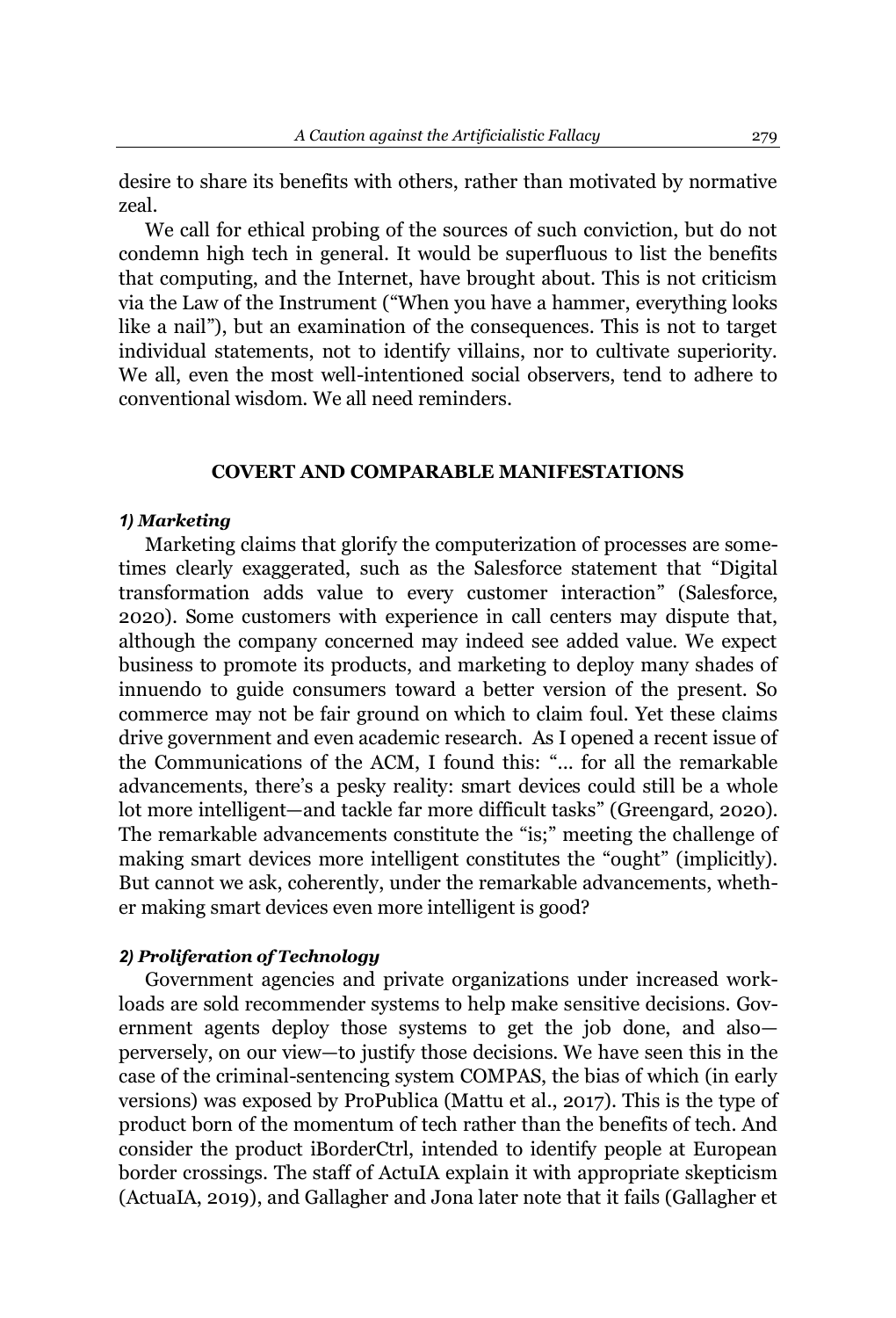al., 2019). This suggests that the assumption of progress-as-improvement was mistaken, but that is not really the point, because that is an error in the prediction of fact, not an error in sliding from "is" to "ought." (Failure of such a product, however, subverts the "ought" on pragmatic grounds.)

High tech reaches beyond the satisfaction of needs to the creation of needs, such as instant delivery of entertainment, smart refrigerators, and constant counting of steps taken. This paper is not a sermon on marginal or silly products of high tech. But it does have something to say about what happens during their design. Often, shortcomings or triviality are viewed as challenges to overcome, generating a technical conversation, whereas this is a call for the flaws to generate a normative conversation, allowing abandonment as a possible outcome.

### *3) Commission by Omission*

The artificialistic fallacy is often committed by omission of the question "whether" in favor of the question "how," that is, in the subordination of the yes-or-no decision to elaboration on the mechanisms. Greene, Hoffman, and Stark present a study of values statements published by AI institutions, comprising non-profit, corporate, and academic membership, in which they note that "... ethical debate is largely limited to appropriate design and implementation—not whether these systems should be built in the first place" (Greene et al., 2019). In other words, Moore's Open Question is ignored. In successive AI Now reports, the authors are increasingly alarmed by this, their recommendations moving from opening up research to monitoring AI systems to regulation and governance (Crawford et al., 2016; Campolo et al., 2017; Whittaker et al., 2018). We interpret this to indict the tech business for paying no attention. Greene and colleagues further note that the emphasis is placed on fixing AI so that its full advantages can be obtained without resistance: "... edicts to do something new are framed as moral imperatives, while the possibility of not doing something is only a suggestion, if mentioned at all" (Greene et al.).

That aligns with the point here: The normative questions about AI technology are not dismissed; rather, they simply never surface.

The attitude that "we have to get it out there" and "we have to show people" and "we have to calm their fears" are all ways of skipping the Open Question.

### *4)Historical Analogy*

A couple of centuries ago, a campaign emerged in the United States that:

- Aimed to improve the lives of people and groups, even those not yet involved;
- Appealed to commercial interests and to youth who desired opportunity;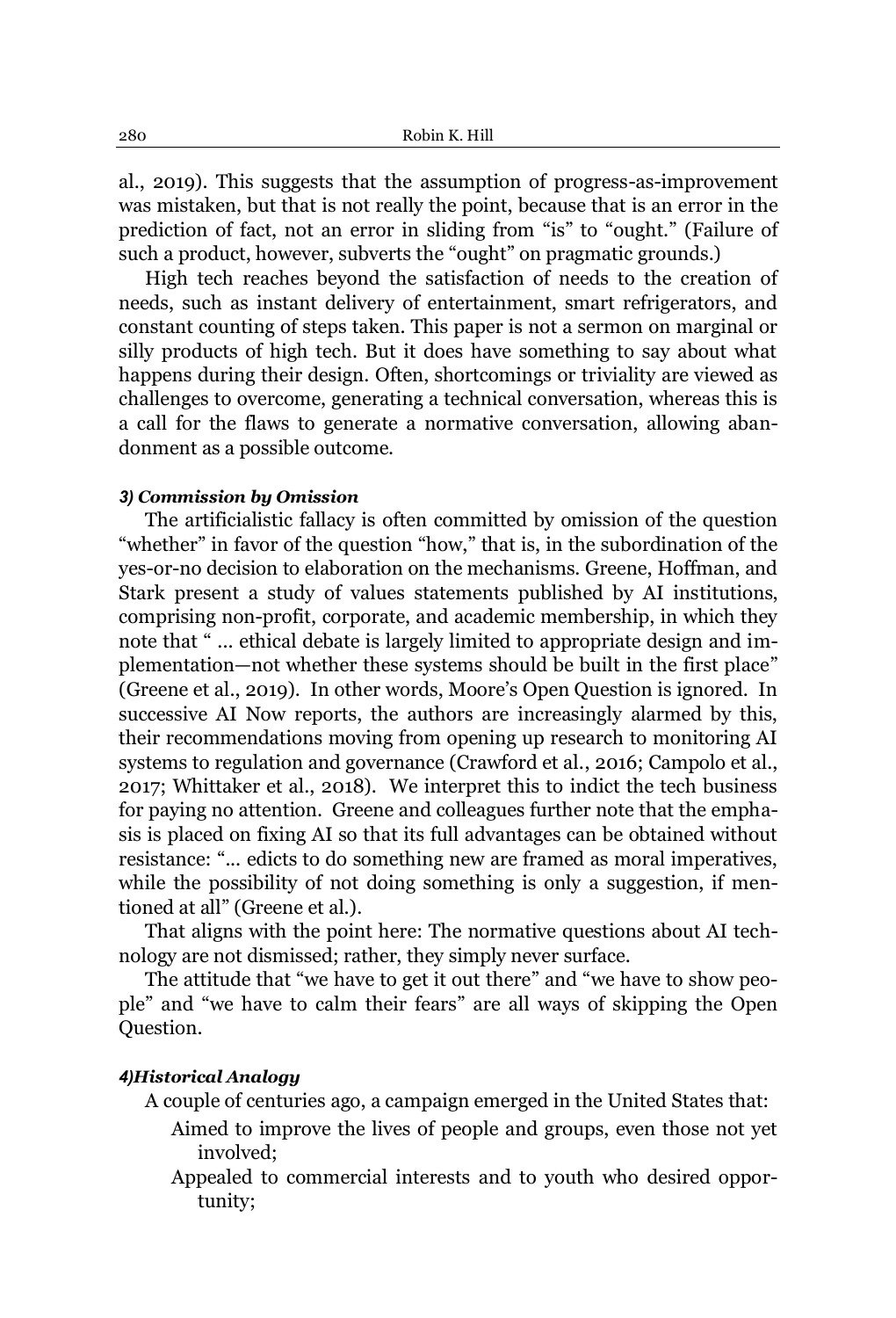- Was seen as a duty aligned with divine plan, and with nature;
- Assumed that those affected would buy in when they understood the advantages;
- Became a pervasive notion, fulfilled in action, while never an adopted policy.

That time was the mid 19th-century and the campaign was known as *Manifest Destiny*—the drive to settle, and thereby take over, the American West. It exhibited a marked resemblance to the current enthusiasm for high tech. Proponents such as John L. O'Sullivan saw the far Pacific Ocean, the boundary given by nature, as the right and proper extension of the new and growing United States, executing a geographic form of the Naturalistic Fallacy. A Congressman opined that God designed the original States "as the great center from which civilization, religion, and liberty should radiate and radiate until the whole continent shall bask in their blessing" (Merk, 1963, p. 28). The word "should" makes that bold declaration a moral imperative, justifying a movement already underway.

It is unfair to compare modern initiatives for AI to the militant tone of O'Sullivan's writings, in which the term "Manifest Destiny" is first used; he called on racism, uni-culturalism, and crass patriotism. Merk notes that other more generous motives, such as the spreading of democracy, the sharing of prosperity, and even the preservation of local control through federalism (states' rights), were also in play. It s important to note, in an era of opinions that sweep through the masses, that opposition was vigorous as well (ibid.). A critique of Manifest Destiny, however, should be left to real experts in political, social, and historical affairs. We are interested in the *Ought-from-Is* aspect. This historical analogy illustrates nicely the dynamic aspect of this type of fallacy; it emerges as a process rather than a static goal. The modern Artificialistic Fallacy shares that aspect but appeals but to man's ingenuity and technological prowess, rather than to God's sanction.

### **CONFERRAL OF VIRTUE**

As Hume says of the transition from "is" to "ought" in moral commentary, "The change is imperceptible" (Hume, 1739). To borrow phrasing from Moore, the philosophers addressed the commonplace belief that the direction in which we are developing shows us the direction in which we ought to develop. We must carefully separate the prediction from the morality.

Randy Connolly comdemns the limited vision, stating that, for too long, computing has exhibited "a tendency to rely on pop-culture theories about inevitable technology-driven social change that painted an attractive and self-satisfied veneer over our work" (Connolly, 2020, pp.  $57-58$ ). To accuse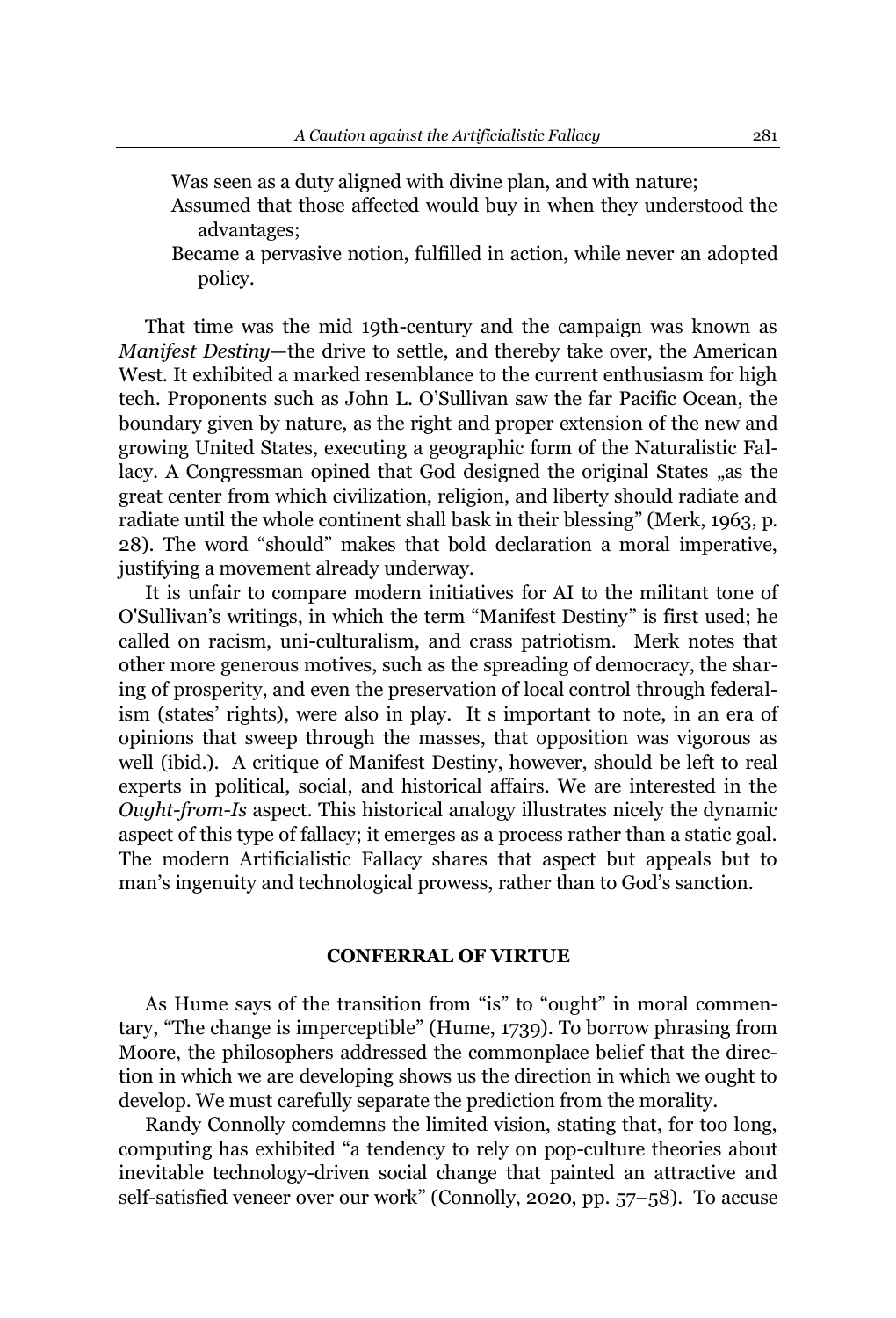a profession of attractive and self-satisfied work involves values, not just facts, hence is normative. Let us return to O'Mara's definition of technooptimism: ³the belief that technology and technologists are building the future and that the rest of the world, including government, needs to catch up" (O'Mara, 2019). The part about "building the future" is predictive, but the part about "needs" is normative, implying, as in Connolly, the achievement of virtue.

It's significant that the Artificialistic Fallacy is rooted not in thinking but in unthinking. No one (of whom I know) claims crudely that technology is good simply because technology is here. And, of course, much of technology is good in some sense. Virtue is a heavy load for an unconsidered assumption to carry, but virtue comes along with the normative connotations of the ³ought.´

And, under modern circumstances that privilege Internet communication, automated data sharing, and apps that enable quick and convenient arrangements, this conferral of virtue compounds itself, as will be described below in the section "Recursive Application."

Few would deny that technology can work out badly. See Eubanks (2018) and many other commentators for accounts of harm. But scrutiny of ethical reasoning does not have to be justified by egregious damage. Tech outcomes may be good or bad, regrettable, mild, mixed, or indifferent, but fallacies should be eschewed *anyway*. We object not to selling products nor to designing new ones, but merely to the subjugation of morals to momentum. The key pitfalls of such subjugation, described below, include vulnerability induced by the novelty and insidious recursive application of the fallacy.

## **VULNERABILITY TO NOVELTY**

The novelty of high tech and its attendant issues precludes cautious assessment, inflicting a vulnerability for which the public is badly prepared. The current status of iBorderCtrl is not known, as the European Commission has not released reports on its deployment in four countries in 2019 (Stolton, 2020), deprecating it as a trial project. The public had no voice in the project, initially or currently. There may be cases where that is appropriate; there may be cases where a program or facility is so new that security demands secrecy, allowing no space for serious ethical consideration. But in many new programs, normative control is unknowingly or passively abdicated to private industry, as in the case of Google's Street View-the public was never asked. Because the developments are so new as to come without normative precedents, the tech world ends up determining the suitability of its own products.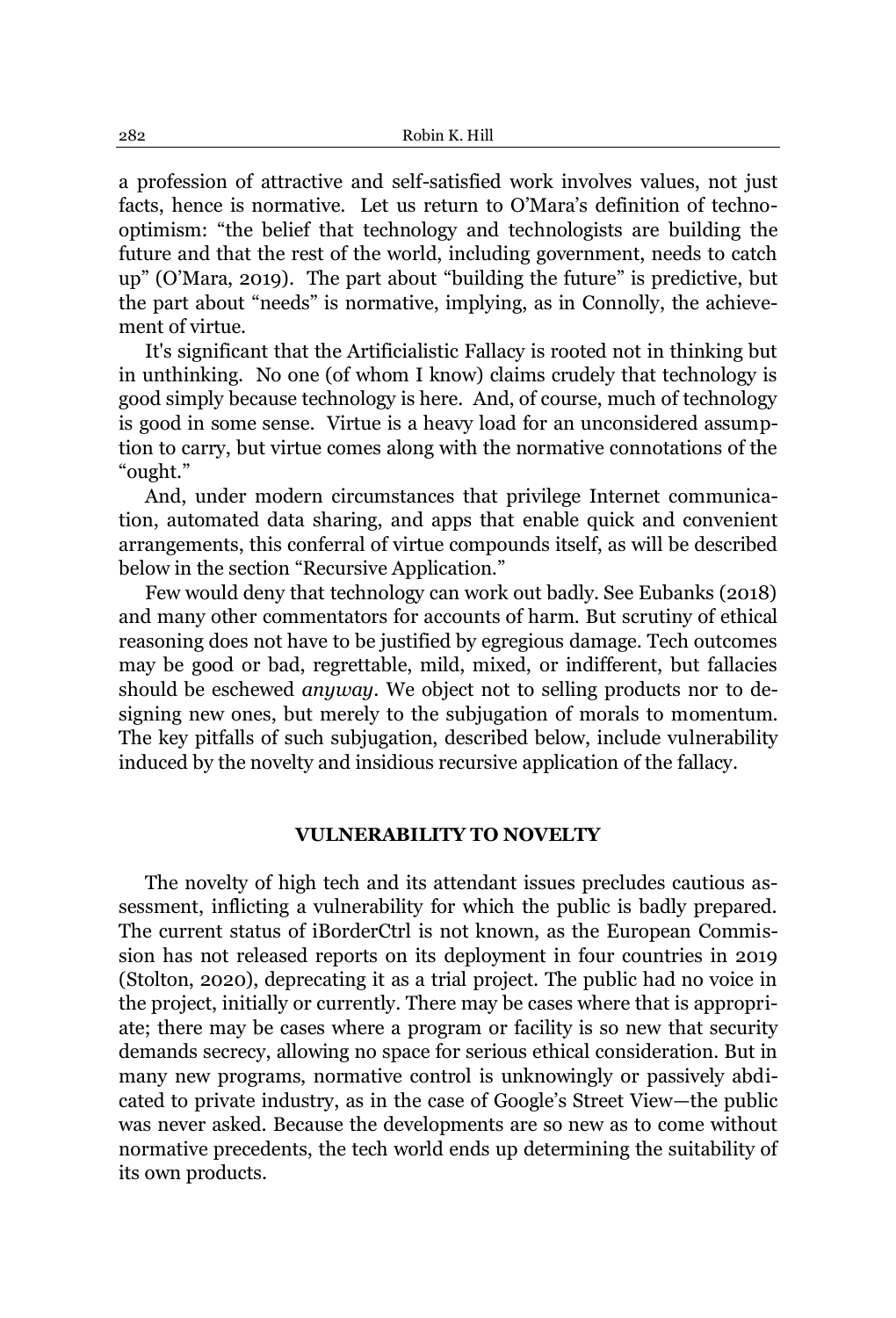### **RECURSIVE APPLICATION**

Flaws or failures in artificial intelligence are blamed on the AI system, not on the attempt at application, leading to refinements in the AI and further application. The Naturalistic Fallacy allows only one iteration, which can't be repeated by humans. Because the Artificialistic Fallacy does not depend on nature, but on man, we can perpetuate it, and do.

Replies to criticism of AI application shortcomings often promise new and improved AI. According to Thomas Hellstrom, "The problem of overconfidence in AI may paradoxically increase rather than decrease over time´ (Hellström, 2020). The result is repeated reworking and repeated commission of the fallacy over the previous state of affairs, a momentum toward ever more complex yet dubious technology, in a closed system.

## **CONCLUSION**

Many high tech companies and organization have recently undertaken ethical initiatives, but they emphasize the explanation and oversight of AI products rather than their fundamental morality. The wanton application of technology, especially machine learning and artificial intelligence, to social problems and consumer propensities reveals a particular issue in normative reasoning. Certainly, technology is sometimes ineffectual or even harmful; that is not the point here. Certainly, the assumption of inevitability of technological proliferation should not be a driving force; that is not the point here. These factors only supplement the point here—that the derivation of technical virtue, of desirability, of goodness, from the current technical trajectory, is fallacious. Insofar as the tech world itself determines the suitability of digital transformation, the tech world should take this into account.

#### **REFERENCES**

- ActuIA (No author given), *iBorderCtrl: A Dangerous Misunderstanding of What AI Really Is*, ActuIA. Jan. 12, 2019; https://www.actuia.com/english/ iborderctrl-a-dangerousmisunderstanding-of-what-ai-really-is/, accessed on 29 September 2020.
- A. Campolo et al., *AI Now 2017 Report*. AI Now Institute. 2017, https://ainowinstitute. org/AI%5C Now%5C 2017%5C Report.pdf.
- R. Connolly, *Why Computing Belongs Within the Social Sciences,* Communications of the ACM, 63 (8), 2020, pp. 54-59.
- K. Crawford, M. Whittaker. *AI Now Report*, A summary of the AI Now public symposium, hosted by the White House and New York University's Information Law Institute, July 7th, 2016; AI Now Institute; https://ainowinstitute.org/AI%5C Now% 5C 2016%5C Report.pdf
- M. Dorato, *The Naturalness of the Naturalistic Fallacy and the Ethics of Nanotechnology*, in: The Role of Technology in Science: Philosophical Perspectives, Springer, 2015, pp. 207– 224.